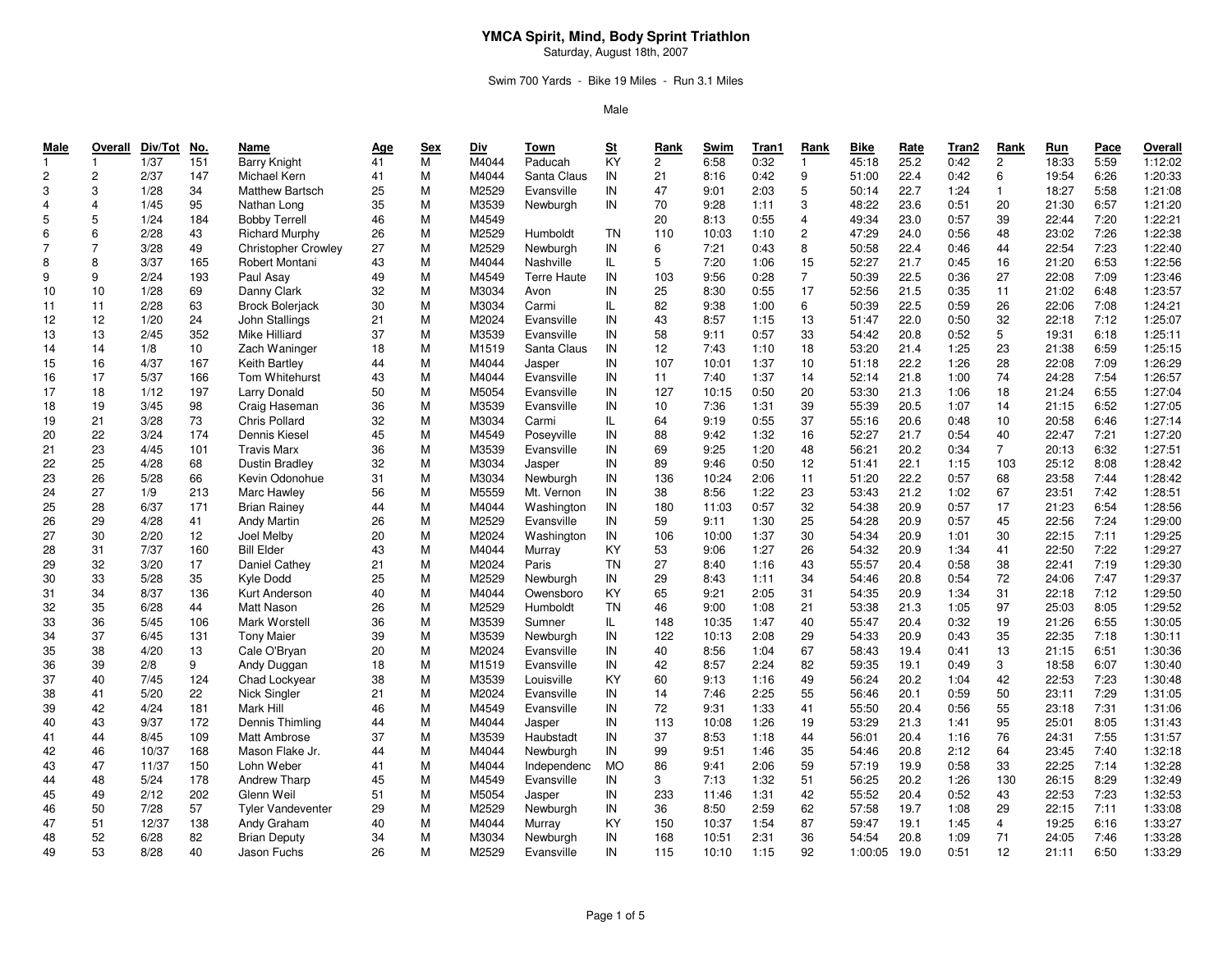Saturday, August 18th, 2007

## Swim 700 Yards - Bike 19 Miles - Run 3.1 Miles

| 50 | 54  | 6/20  | 16             | Drew Brewer             | 21 | M | M2024 | Madisonvill | KY        | 128            | 10:16 | 1:14 | 50  | 56:25   | 20.2 | 0:51 | 86  | 24:51 | 8:01 | 1:33:34 |
|----|-----|-------|----------------|-------------------------|----|---|-------|-------------|-----------|----------------|-------|------|-----|---------|------|------|-----|-------|------|---------|
| 51 | 56  | 7/20  | 29             | Patrick Labhart         | 23 | M | M2024 | Tell City   | IN        | 100            | 9:54  | 2:16 | 107 | 1:00:50 | 18.7 | 0:33 | 8   | 20:19 | 6:34 | 1:33:50 |
| 52 | 59  | 9/45  | 91             | Sean Freimiller         | 35 | M | M3539 | Boonville   | IN        | 75             | 9:34  | 1:08 | 116 | 1:01:23 | 18.6 | 0:38 | 25  | 22:06 | 7:08 | 1:34:48 |
| 53 | 61  | 6/24  | 182            | Pat Hogan               | 46 | M | M4549 | Brownsburg  | IN        | 116            | 10:10 | 1:30 | 69  | 58:55   | 19.3 | 1:16 | 52  | 23:14 | 7:30 | 1:35:02 |
| 54 | 62  | 9/28  | 56             | Zach Snyder             | 28 | M | M2529 | Evansville  | IN        | 26             | 8:37  | 2:02 | 56  | 57:02   | 20.0 | 1:08 | 141 | 26:36 | 8:35 | 1:35:23 |
| 55 | 63  | 10/45 | 133            | Tim Poole               | 39 | M | M3539 | Louisville  | KY        | 196            | 11:17 | 1:32 | 46  | 56:08   | 20.3 | 1:08 | 112 | 25:29 | 8:13 | 1:35:32 |
| 56 | 64  | 7/24  | 185            | <b>Warren Matthews</b>  | 47 | M | M4549 | Evansville  | IN        | 246            | 11:54 | 1:51 | 52  | 56:34   | 20.2 | 1:42 | 62  | 23:45 | 7:40 | 1:35:44 |
| 57 | 65  | 10/28 | 60             | <b>Richard Hubbs</b>    | 29 | M | M2529 | Ferdinand   | IN        | 132            | 10:19 | 1:53 | 76  | 59:10   | 19.3 | 1:28 | 58  | 23:27 | 7:34 | 1:36:15 |
| 58 | 66  | 2/9   | 214            | <b>Terry Potts</b>      | 56 | M | M5559 | Owensboro   | KY        | 238            | 11:48 | 2:05 | 53  | 56:37   | 20.1 | 1:14 | 79  | 24:43 | 7:59 | 1:36:25 |
| 59 | 67  | 11/28 | 45             | Cliff Nurrenbern        | 26 | M | M2529 | Newburgh    | IN        | 44             | 8:59  | 1:41 | 85  | 59:44   | 19.1 | 1:31 | 78  | 24:40 | 7:58 | 1:36:33 |
| 60 | 68  | 8/20  | 21             | David Moore             | 21 | M | M2024 | Evansville  | IN        | 146            | 10:33 | 1:05 | 81  | 59:21   | 19.2 | 0:52 | 82  | 24:46 | 8:00 | 1:36:35 |
| 61 | 69  | 12/28 | 349            | Paul Smith              | 25 | M | M2529 | Bloomington | IN        | 142            | 10:29 | 1:22 | 93  | 1:00:06 | 19.0 | 0:41 | 70  | 24:03 | 7:46 | 1:36:38 |
| 62 | 70  | 1/6   | 220            | Michael Kearns          | 60 | M | M6064 | Evansville  | IN        | 74             | 9:34  | 1:26 | 71  | 58:59   | 19.3 | 1:23 | 109 | 25:26 | 8:13 | 1:36:45 |
| 63 | 71  | 11/45 | 132            | Paul Murray             | 39 | M | M3539 | Wadesville  | IN        | 231            | 11:44 | 1:26 | 22  | 53:39   | 21.2 | 0:52 | 206 | 29:19 | 9:28 | 1:36:58 |
| 64 | 72  | 12/45 | 105            | R. Derick Wiggins       | 36 | M | M3539 | Jasper      | IN        | 91             | 9:46  | 1:19 | 58  | 57:16   | 19.9 | 1:20 | 159 | 27:38 | 8:55 | 1:37:19 |
| 65 | 73  | 3/8   | 4              | Jordan Nowakowski       | 16 | M | M1519 | Vinccennes  | IN        | $\overline{4}$ | 7:15  | 1:06 | 175 | 1:05:23 | 17.4 | 0:33 | 57  | 23:21 | 7:32 | 1:37:37 |
| 66 | 74  | 7/28  | 83             | Gabriel Golba           | 34 | M | M3034 | Evansville  | IN        | 209            | 11:26 | 2:43 | 115 | 1:01:18 | 18.6 | 0:58 | 15  | 21:19 | 6:53 | 1:37:42 |
| 67 | 75  | 2/6   | 224            | <b>Mount Davis</b>      | 64 | M | M6064 | Louisville  | KY        | 222            | 11:34 | 1:23 | 45  | 56:01   | 20.4 | 1:22 | 156 | 27:28 | 8:52 | 1:37:46 |
| 68 | 77  | 13/28 | 47             | John Back               | 27 | M | M2529 | Evansville  | IN        | 111            | 10:05 | 2:14 | 123 | 1:01:51 | 18.4 | 0:47 | 47  | 22:58 | 7:25 | 1:37:52 |
| 69 | 78  | 8/28  | 85             | Chris Hubbard           | 34 | M | M3034 | Mount Carme | -IL       | 141            | 10:28 | 1:22 | 38  | 55:23   | 20.6 | 1:22 | 216 | 29:42 | 9:35 | 1:38:15 |
| 70 | 79  | 13/45 | 127            | Randy Vanwynsberghe     | 38 | M | M3539 | Evansville  | IN        | $\overline{7}$ | 7:26  | 2:01 | 129 | 1:02:12 | 18.3 | 1:39 | 100 | 25:05 | 8:06 | 1:38:20 |
| 71 | 80  | 3/12  | 203            | Ray Parker              | 52 | M | M5054 | Bloomington | IN        | 232            | 11:46 | 2:18 | 64  | 58:18   | 19.6 | 1:16 | 84  | 24:48 | 8:00 | 1:38:24 |
| 72 | 82  | 9/28  | 84             | Jeff Hinson             | 34 | M | M3034 | Rockport    | IN        | 96             | 9:51  | 2:07 | 89  | 1:00:03 | 19.0 | 0:58 | 111 | 25:28 | 8:13 | 1:38:25 |
| 73 | 83  | 10/28 | 76             | Karl Hinson             | 33 | M | M3034 | Ferdinand   | IN        | 164            | 10:49 | 1:39 | 98  | 1:00:25 | 18.9 | 0:41 | 88  | 24:53 | 8:02 | 1:38:25 |
| 74 | 86  | 13/37 | 148            | <b>Jack Spencer</b>     | 41 | M | M4044 | Evansville  | IN        | 254            | 12:07 | 1:36 | 54  | 56:37   | 20.1 | 2:10 | 126 | 26:11 | 8:27 | 1:38:39 |
| 75 | 87  | 14/45 | 117            | Jeff Tilly              | 37 | M | M3539 | Newburgh    | IN        | 173            | 10:54 | 2:04 | 75  | 59:09   | 19.3 | 1:45 | 89  | 24:54 | 8:02 | 1:38:44 |
| 76 | 88  | 15/45 | 111            | Mount Davis Jr          | 37 | M | M3539 | Evansville  | IN        | 112            | 10:05 | 1:31 | 77  | 59:10   | 19.3 | 1:15 | 146 | 26:48 | 8:39 | 1:38:48 |
| 77 | 90  | 3/6   | 223            | Thys Bax                | 61 | M | M6064 | Carmi       | IL.       | 121            | 10:13 | 3:00 | 147 | 1:03:34 | 17.9 | 1:12 | 21  | 21:33 | 6:57 | 1:39:30 |
| 78 | 92  | 14/37 | 137            | Mic Bradford            | 40 | M | M4044 | Newburgh    | IN        | 140            | 10:28 | 1:59 | 84  | 59:43   | 19.1 | 1:27 | 127 | 26:11 | 8:27 | 1:39:47 |
| 79 | 93  | 4/8   | $\mathbf{1}$   | Eric Arseneaux          | 16 | M | M1519 | Newburgh    | IN        | 8              | 7:29  | 1:18 | 158 | 1:04:11 | 17.8 | 0:41 | 132 | 26:19 | 8:30 | 1:39:57 |
| 80 | 94  | 4/12  | 198            | Jon Golding             | 50 | M | M5054 | Evansville  | IN        | 135            | 10:23 | 2:05 | 118 | 1:01:29 | 18.5 | 1:00 | 98  | 25:04 | 8:06 | 1:39:59 |
| 81 | 95  | 16/45 | 126            | <b>Tim Seay</b>         | 38 | M | M3539 | Evansville  | IN        | 149            | 10:36 | 1:51 | 121 | 1:01:42 | 18.5 | 0:59 | 92  | 24:55 | 8:03 | 1:40:01 |
| 82 | 96  | 8/24  | 192            | <b>Bob Scheller</b>     | 48 | M | M4549 | Evansville  | IN        | 71             | 9:29  | 2:24 | 138 | 1:02:45 | 18.2 | 0:31 | 93  | 24:58 | 8:04 | 1:40:04 |
|    | 97  |       |                | Scott Van Wormer        |    | M |       |             | IN        | 147            |       | 1:54 |     |         |      |      | 140 |       | 8:35 | 1:40:08 |
| 83 |     | 15/37 | 143            |                         | 40 |   | M4044 | Evansville  |           |                | 10:35 |      | 90  | 1:00:03 | 19.0 | 1:03 |     | 26:34 |      |         |
| 84 | 98  | 5/12  | 208            | Fred Heseman            | 54 | M | M5054 | Chandler    | IN        | 217            | 11:31 | 1:34 | 122 | 1:01:48 | 18.4 | 1:16 | 73  | 24:08 | 7:47 | 1:40:14 |
| 85 | 99  | 16/37 | 169            | <b>Mitchell Parker</b>  | 44 | M | M4044 | Petersburg  | IN        | 266            | 12:29 | 1:26 | 106 | 1:00:49 | 18.7 | 0:50 | 80  | 24:45 | 7:59 | 1:40:17 |
| 86 | 100 | 17/45 | 116            | Greg Steenberg          | 37 | M | M3539 | Newburgh    | IN        | 133            | 10:20 | 2:15 | 150 | 1:03:43 | 17.9 | 0:48 | 56  | 23:20 | 7:32 | 1:40:23 |
| 87 | 101 | 14/28 | 37             | <b>Brandon Riecken</b>  | 25 | M | M2529 | Evansville  | IN        | 16             | 7:59  | 1:32 | 126 | 1:02:03 | 18.4 | 1:13 | 161 | 27:40 | 8:56 | 1:40:25 |
| 88 | 102 | 11/28 | 78             | Dennis Nobles           | 33 | M | M3034 | Evansville  | IN        | 35             | 8:50  | 1:11 | 144 | 1:03:21 | 18.0 | 1:00 | 128 | 26:15 | 8:28 | 1:40:34 |
| 89 | 103 | 15/28 | 42             | <b>Matthew McKenzie</b> | 26 | M | M2529 | Jackson     | <b>TN</b> | 51             | 9:04  | 1:23 | 72  | 59:00   | 19.3 | 0:53 | 234 | 30:25 | 9:49 | 1:40:43 |
| 90 | 104 | 5/8   | 8              | Eric Peckenpaugh        | 17 | M | M1519 | Evansville  | IN        | 34             | 8:46  | 0:54 | 218 | 1:08:13 | 16.7 | 1:02 | 24  | 21:56 | 7:05 | 1:40:49 |
| 91 | 106 | 18/45 | 135            | Ken Thomas              | 39 | M | M3539 | Evansville  | IN        | 154            | 10:42 | 1:44 | 104 | 1:00:46 | 18.8 | 1:21 | 133 | 26:21 | 8:30 | 1:40:51 |
| 92 | 107 | 19/45 | 103            | <b>Thomas Record</b>    | 36 | M | M3539 | Evansville  | IN        | 179            | 11:03 | 2:00 | 108 | 1:00:50 | 18.7 | 0:38 | 135 | 26:25 | 8:32 | 1:40:54 |
| 93 | 108 | 6/12  | 200            | <b>Barry Englehardt</b> | 51 | M | M5054 | Evansville  | IN        | 201            | 11:20 | 1:25 | 78  | 59:12   | 19.3 | 1:04 | 168 | 27:55 | 9:01 | 1:40:55 |
| 94 | 109 | 7/12  | 207            | <b>Bruce Fraser</b>     | 54 | M | M5054 | Evansville  | IN        | 197            | 11:18 | 1:21 | 80  | 59:17   | 19.2 | 0:52 | 178 | 28:10 | 9:05 | 1:40:55 |
| 95 | 110 | 17/37 | 142            | Jeff Thomas             | 40 | M | M4044 | Evansville  | IN        | 87             | 9:42  | 2:41 | 178 | 1:05:31 | 17.4 | 0:38 | 34  | 22:27 | 7:15 | 1:40:58 |
| 96 | 111 | 9/24  | 188            | Dean Beckman            | 48 | M | M4549 | Jasper      | IN        | 101            | 9:55  | 2:04 | 57  | 57:14   | 19.9 | 1:29 | 232 | 30:21 | 9:48 | 1:41:01 |
| 97 | 112 | 6/8   | $\overline{7}$ | Zachary Cox             | 17 | M | M1519 | Newburgh    | IN        | 281            | 13:03 | 1:28 | 110 | 1:01:01 | 18.7 | 0:37 | 94  | 24:59 | 8:04 | 1:41:06 |
| 98 | 113 | 18/37 | 156            | <b>Tim Stutler</b>      | 42 | M | M4044 | Madisonvill | KY        | 165            | 10:49 | 0:59 | 88  | 1:00:00 | 19.0 | 1:38 | 163 | 27:47 | 8:58 | 1:41:11 |
| 99 | 114 | 3/9   | 211            | <b>Chuck Wingert</b>    | 55 | M | M5559 | Evansville  | IN        | 219            | 11:32 | 2:45 | 70  | 58:58   | 19.3 | 1:26 | 142 | 26:39 | 8:36 | 1:41:18 |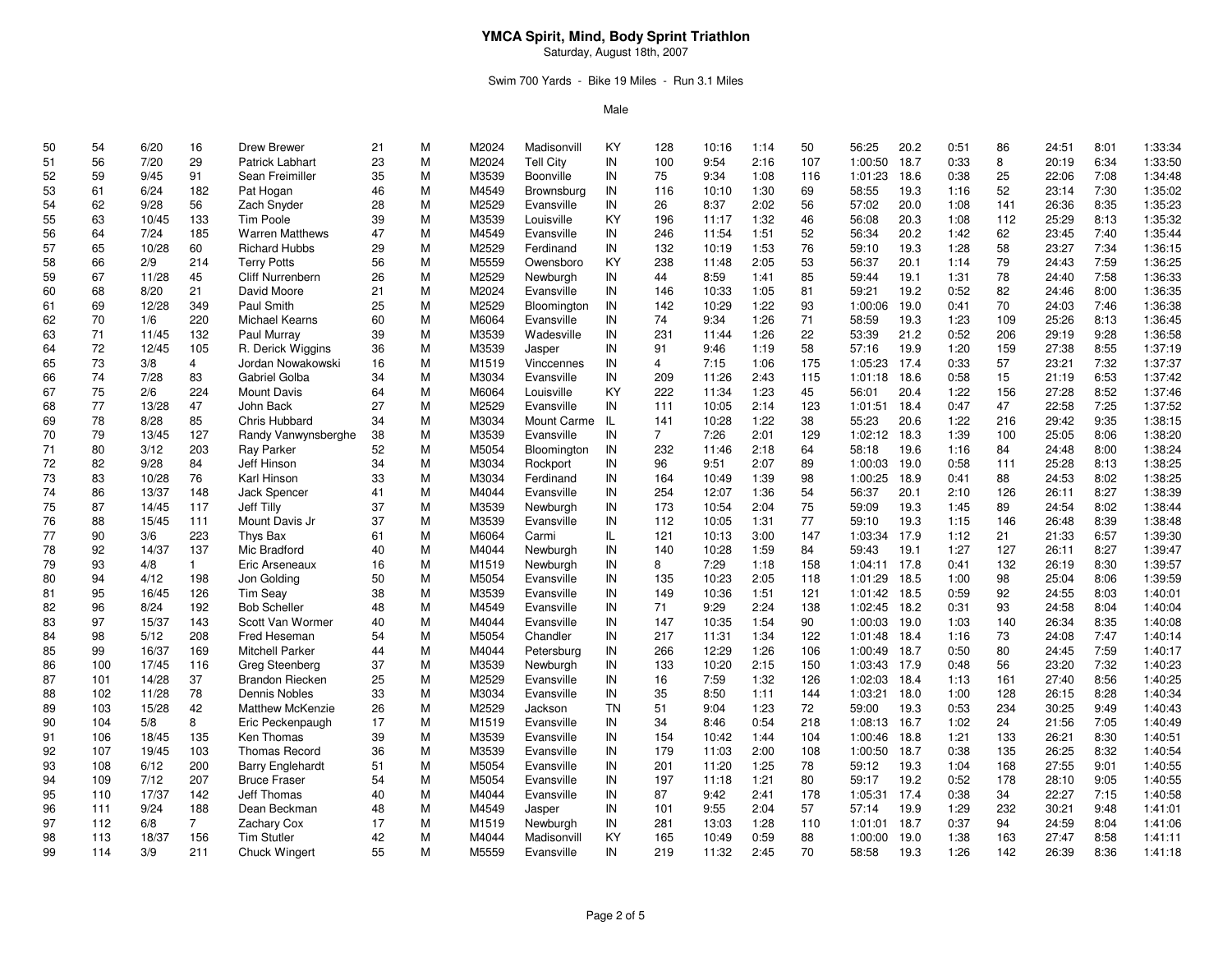Saturday, August 18th, 2007

## Swim 700 Yards - Bike 19 Miles - Run 3.1 Miles

| 100 | 115 | 10/24 | 195            | <b>Patrick Montgomery</b> | 49 | М | M4549 | Haubstadt   | IN | 270 | 12:35 | 2:01  | 124 | 1:01:53      | 18.4 | 0:38 | 75  | 24:28 | 7:54  | 1:41:34 |
|-----|-----|-------|----------------|---------------------------|----|---|-------|-------------|----|-----|-------|-------|-----|--------------|------|------|-----|-------|-------|---------|
| 101 | 116 | 11/24 | 190            | <b>Thomas Dowd</b>        | 48 | M | M4549 | Evansville  | IN | 280 | 13:00 | 2:49  | 99  | 1:00:26      | 18.9 | 1:54 | 59  | 23:30 | 7:35  | 1:41:37 |
| 102 | 119 | 12/28 | 61             | <b>Brian Arthur</b>       | 30 | M | M3034 | Pendleton   | IN | 93  | 9:49  | 1:17  | 186 | 1:06:02      | 17.3 | 1:30 | 51  | 23:11 | 7:29  | 1:41:46 |
| 103 | 120 | 13/28 | 88             | Scot Pemberton            | 34 | M | M3034 | Lynnville   | IN | 226 | 11:41 | 1:51  | 100 | 1:00:30      | 18.8 | 1:00 | 144 | 26:47 | 8:39  | 1:41:48 |
| 104 | 121 | 16/28 | 53             | <b>Wesley Laake</b>       | 28 | M | M2529 | Ferdinand   | IN | 227 | 11:42 | 1:52  | 79  | 59:16        | 19.2 | 1:12 | 169 | 27:56 | 9:01  | 1:41:56 |
| 105 | 122 | 7/8   | $\overline{2}$ | Keaton Gish               | 16 | M | M1519 | Fordsville  | KY | 83  | 9:39  | 1:52  | 127 | 1:02:03      | 18.4 | 1:44 | 143 | 26:41 | 8:37  | 1:41:58 |
| 106 | 123 | 19/37 | 155            | <b>Robert Putz</b>        | 42 | M | M4044 | Louisville  | KY | 205 | 11:25 | 1:50  | 187 | 1:06:04      | 17.3 | 0:34 | 36  | 22:38 | 7:19  | 1:42:29 |
| 107 | 124 | 17/28 | 58             | Cory Waldroup             | 29 | M | M2529 | Cabot       | AR | 250 | 12:04 | 1:14  | 113 | 1:01:10      | 18.6 | 0:43 | 155 | 27:20 | 8:49  | 1:42:29 |
| 108 | 125 | 8/12  | 205            | Dan Carwile               | 53 | M | M5054 | Evansville  | IN | 229 | 11:44 | 3:29  | 97  | 1:00:22      | 18.9 | 1:06 | 120 | 25:55 | 8:22  | 1:42:33 |
| 109 | 127 | 20/45 | 113            | James Francis             | 37 | M | M3539 | Newburgh    | IN | 221 | 11:34 | 2:44  | 139 | 1:02:48      | 18.2 | 0:35 | 105 | 25:18 | 8:10  | 1:42:57 |
| 110 | 128 | 21/45 | 99             | Michael Kemp              | 36 | M | M3539 | Boonville   | IN | 156 | 10:43 | 1:43  | 86  | 59:46        | 19.1 | 0:42 | 229 | 30:11 | 9:45  | 1:43:03 |
| 111 | 129 | 12/24 | 186            | Andrew Robards            | 47 | M | M4549 | Evansville  | IN | 104 | 9:58  | 1:49  | 137 | 1:02:40      | 18.2 | 1:59 | 149 | 26:55 | 8:41  | 1:43:19 |
| 112 | 130 | 9/20  | 25             | Greg Schaefer             | 21 | M | M2024 | Evansville  | IN | 61  | 9:13  | 2:05  | 133 | 1:02:31      | 18.2 | 1:26 | 179 | 28:12 | 9:06  | 1:43:25 |
| 113 | 131 | 9/12  | 204            | Duncan Truitt             | 52 | M | M5054 | Kevil       | KY | 239 | 11:49 | 2:00  | 60  | 57:46        | 19.7 | 2:08 | 217 | 29:44 | 9:36  | 1:43:25 |
| 114 | 132 | 22/45 | 301            | Shelly Williamson         | 37 | M | M3539 | Murfreesbor | TN | 157 | 10:44 | 1:15  | 66  | 58:33        | 19.5 | 1:52 | 245 | 31:07 | 10:03 | 1:43:29 |
| 115 | 134 | 23/45 | 110            | Ed Coleman                | 37 | M | M3539 | Newburgh    | IN | 17  | 8:00  | 2:10  | 94  | 1:00:14      | 18.9 | 1:14 | 260 | 32:14 | 10:24 | 1:43:50 |
| 116 | 136 | 10/20 | 350            | Nathan Schram             | 20 | M | M2024 | Bloomington | IN | 98  | 9:51  | 1:52  | 185 | 1:06:01      | 17.3 | 1:03 | 102 | 25:09 | 8:07  | 1:43:55 |
| 117 | 137 | 24/45 | 104            | Matt Vassy                | 36 | M | M3539 | Newburgh    | IN | 202 | 11:21 | 2:08  | 74  | 59:06        | 19.3 | 1:54 | 209 | 29:28 | 9:31  | 1:43:55 |
| 118 | 138 | 11/20 | 33             | Drew Kinman               | 24 | M | M2024 | Evansville  | IN | 235 | 11:46 | 1:32  | 170 | 1:04:58      | 17.5 | 0:26 | 107 | 25:19 | 8:10  | 1:43:59 |
| 119 | 140 | 13/24 | 177            | Joseph Shrode             | 45 | M | M4549 | Newburgh    | IN | 95  | 9:50  | 1:39  | 172 | 1:05:11      | 17.5 | 1:14 | 137 | 26:31 | 8:33  | 1:44:23 |
| 120 | 141 | 14/24 | 189            | <b>Terry Conger</b>       | 48 | M | M4549 | Evansville  | IN | 269 | 12:34 | 1:20  | 130 | 1:02:19      | 18.3 | 1:30 | 147 | 26:50 | 8:40  | 1:44:31 |
| 121 | 142 | 15/24 | 183            | Greg Wilhite              | 46 | M | M4549 | Newburgh    | IN | 262 | 12:18 | 1:58  | 136 | 1:02:33      | 18.2 | 1:16 | 138 | 26:32 | 8:34  | 1:44:36 |
| 122 | 144 | 16/24 | 196            | Joseph Rosebrock          | 49 | M | M4549 | Newburgh    | IN | 313 | 14:17 | 2:36  | 47  | 56:20        | 20.2 | 1:30 | 225 | 30:03 | 9:42  | 1:44:44 |
| 123 | 145 | 20/37 | 162            | Keith Herrenbruck         | 43 | M | M4044 | Evansville  | IN | 317 | 14:37 | 2:10  | 96  | 1:00:20      | 18.9 | 1:48 | 117 | 25:52 | 8:21  | 1:44:45 |
| 124 | 146 | 17/24 | 179            | Mike Tresslar             | 45 | M | M4549 | Evansville  | IN | 102 | 9:56  | 2:10  | 197 | 1:06:48      | 17.1 | 1:12 | 81  | 24:45 | 7:59  | 1:44:49 |
| 125 | 147 | 18/24 | 191            | <b>Marc Peebles</b>       | 48 | M | M4549 | Murray      | KY | 126 | 10:15 | 3:15  | 153 | 1:03:56      | 17.8 | 1:44 | 116 | 25:41 | 8:17  | 1:44:49 |
| 126 | 148 | 4/9   | 216            | Dave Wanninger            | 57 | M | M5559 | Evansville  | IN | 195 | 11:16 | 2:24  | 159 | 1:04:12 17.8 |      | 1:07 | 123 | 26:00 | 8:23  | 1:44:58 |
| 127 | 149 | 18/28 | 52             | Kyle Nichols              | 27 | M | M2529 | Evansville  | IN | 242 | 11:52 | 1:55  | 184 | 1:06:00      | 17.3 | 1:27 | 66  | 23:50 | 7:42  | 1:45:02 |
| 128 | 150 | 25/45 | 112            | David Dimmett             | 37 | M | M3539 | Evansville  | IN | 187 | 11:09 | 1:36  | 134 | 1:02:32      | 18.2 | 1:05 | 190 | 28:43 | 9:16  | 1:45:03 |
| 129 | 152 | 14/28 | 79             | Joe Schlosser             | 33 | M | M3034 | Evansville  | IN | 119 | 10:12 | 2:56  | 148 | 1:03:36      | 17.9 | 1:32 | 151 | 27:00 | 8:43  | 1:45:14 |
| 130 | 153 | 15/28 | 67             | Joshua T. Pack            | 31 | M | M3034 | Evansville  | IN | 66  | 9:22  | 1:50  | 176 | 1:05:24 17.4 |      | 0:35 | 175 | 28:04 | 9:04  | 1:45:14 |
| 131 | 154 | 26/45 | 121            | <b>Todd Butler</b>        | 38 | M | M3539 | Evansville  | IN | 186 | 11:07 | 3:10  | 156 | 1:04:11 17.8 |      | 1:34 | 104 | 25:15 | 8:09  | 1:45:14 |
| 132 | 155 | 27/45 | 134            | Stephen Rawlinson         | 39 | M | M3539 | Evansville  | IN | 170 | 10:53 | 2:34  | 173 | 1:05:19      | 17.5 | 1:18 | 108 | 25:23 | 8:12  | 1:45:25 |
| 133 | 156 | 19/24 | 175            | Jim Lynd                  | 45 | M | M4549 | Louisville  | IN | 114 | 10:08 | 2:32  | 135 | 1:02:32      | 18.2 | 2:20 | 173 | 28:03 | 9:03  | 1:45:34 |
| 134 | 157 | 28/45 | 107            | Chris Lancaster           | 36 | M | M3539 | Vincennes   | IN | 207 | 11:25 | 2:23  | 181 | 1:05:55      | 17.3 | 1:21 | 77  | 24:37 | 7:57  | 1:45:39 |
| 135 | 159 | 10/12 | 206            | Michael Wagoner           | 53 | M | M5054 | Evansville  | IN | 204 | 11:23 | 3:16  | 161 | 1:04:29      | 17.7 | 1:38 | 99  | 25:04 | 8:06  | 1:45:49 |
| 136 | 160 | 12/20 | 18             | Zack Higgins              | 21 | M | M2024 | Mt. Vernon  | IN | 108 | 10:01 | 1:46  | 169 | 1:04:51 17.6 |      | 1:21 | 167 | 27:53 | 9:00  | 1:45:50 |
| 137 | 161 | 19/28 | 39             | Scott Bosma               | 26 | M | M2529 | Newburgh    | IN | 264 | 12:28 | 1:46  | 101 | 1:00:34      | 18.8 | 1:48 | 207 | 29:22 | 9:29  | 1:45:56 |
| 138 | 164 | 21/37 | 161            | Keith Findley             | 43 | M | M4044 | Elberfeld   | IN | 152 | 10:40 | 3:16  | 125 | 1:02:02      | 18.4 | 1:20 | 196 | 29:02 | 9:22  | 1:46:18 |
| 139 | 166 | 20/24 | 187            | Steven Titzer             | 47 | M | M4549 | Evansville  | IN | 249 | 12:02 | 2:23  | 168 | 1:04:51      | 17.6 | 1:45 | 110 | 25:27 | 8:13  | 1:46:25 |
| 140 | 167 | 21/24 | 180            | <b>Scott Culiver</b>      | 46 | M | M4549 | Newburgh    | IN | 97  | 9:51  | 1:33  | 95  | 1:00:20      | 18.9 | 1:40 | 268 | 33:14 | 10:44 | 1:46:36 |
| 141 | 168 | 20/28 | 54             | Nathan Schoonover         | 28 | M | M2529 | Oakland Cit | IN | 125 | 10:14 | 1:42  | 230 | 1:09:03      | 16.5 | 0:38 | 96  | 25:02 | 8:05  | 1:46:37 |
| 142 | 172 | 22/37 | 153            | Jeff Humphrey             | 42 | M | M4044 | Owensboro   | KY | 174 | 10:57 | 2:15  | 160 | 1:04:21 17.7 |      | 0:59 | 192 | 28:45 | 9:17  | 1:47:16 |
| 143 | 174 | 16/28 | 89             | Joe Wilkerson             | 34 | M | M3034 | Newburgh    | IN | 81  | 9:38  | 2:23  | 145 | 1:03:23      | 18.0 | 1:03 | 242 | 30:58 | 10:00 | 1:47:24 |
| 144 | 175 | 23/37 | 163            | John Johnson              | 43 | M | M4044 | Evansville  | IN |     |       | 19:32 | 154 | 1:03:57      | 17.8 | 1:29 | 198 | 29:08 | 9:24  | 1:47:34 |
| 145 | 176 | 24/37 | 139            | Robert Lyons              | 40 | M | M4044 | Murray      | KY | 301 | 13:37 | 2:39  | 119 | 1:01:32      | 18.5 | 1:36 | 184 | 28:28 | 9:11  | 1:47:50 |
| 146 | 177 | 4/6   | 221            | <b>Michael Titzer</b>     | 60 | M | M6064 | Evansville  | IN | 258 | 12:14 | 2:16  | 152 | 1:03:54 17.8 |      | 2:02 | 157 | 27:29 | 8:52  | 1:47:53 |
| 147 | 178 | 17/28 | 80             | <b>Matt Bullock</b>       | 34 | M | M3034 | Evansville  | IN | 182 | 11:05 | 2:14  | 131 | 1:02:22      | 18.3 | 1:50 | 235 | 30:31 | 9:51  | 1:48:01 |
| 148 | 179 | 25/37 | 164            | Alan Meier                | 43 | M | M4044 | Evansville  | IN | 160 | 10:45 | 2:43  | 111 | 1:01:01      | 18.7 | 2:55 | 240 | 30:39 | 9:54  | 1:48:02 |
| 149 | 183 | 26/37 | 152            |                           | 42 | M | M4044 |             | IN | 67  | 9:22  | 3:13  | 215 |              | 16.8 | 1:57 | 122 | 26:00 | 8:23  | 1:48:29 |
|     |     |       |                | Martin Brown              |    |   |       | Evansville  |    |     |       |       |     | 1:08:00      |      |      |     |       |       |         |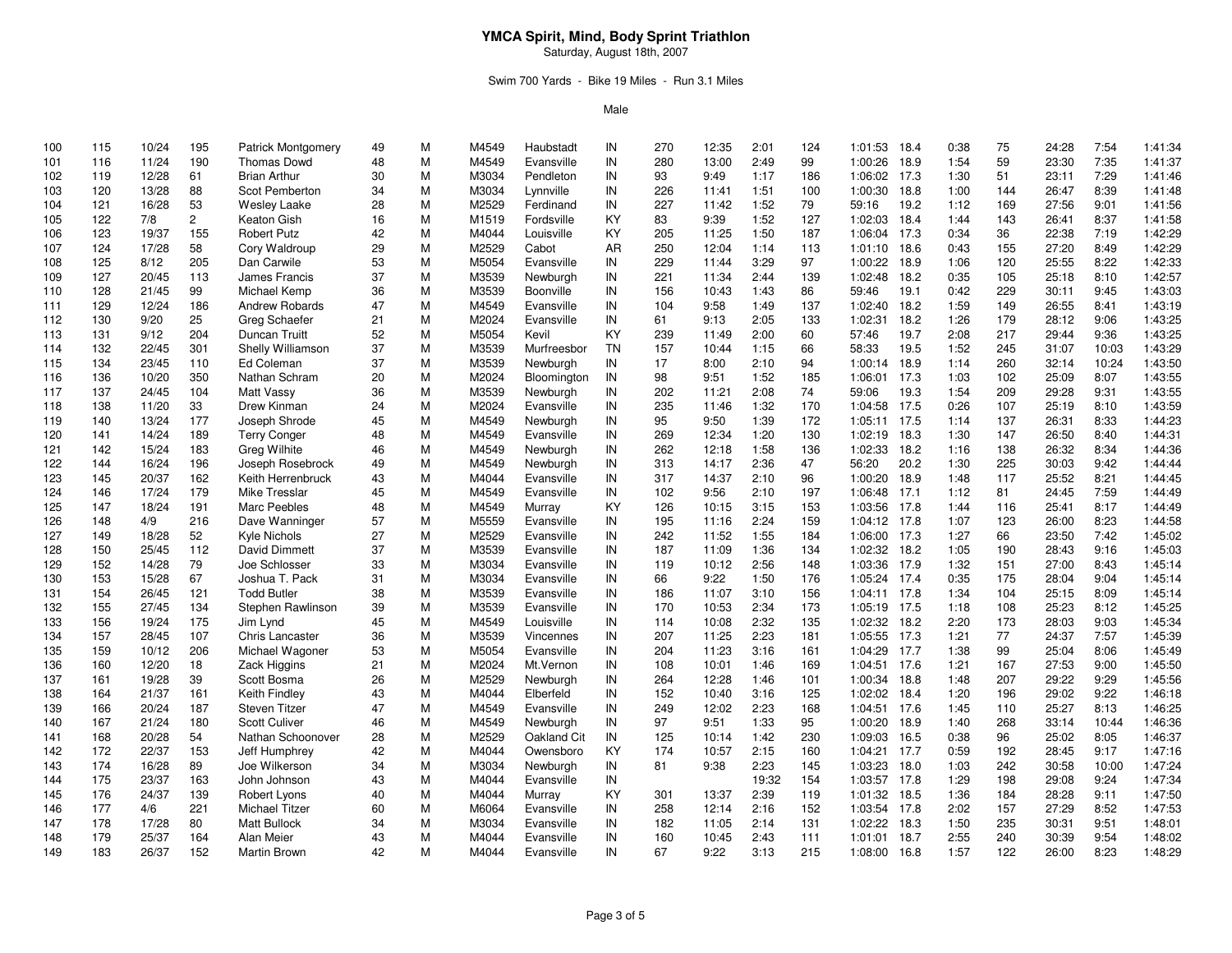Saturday, August 18th, 2007

## Swim 700 Yards - Bike 19 Miles - Run 3.1 Miles

| 150 | 184 | 27/37 | 141 | Randy Taylor           | 40 | M | M4044 | Murray      | KY  | 208 | 11:25 | 2:16 | 174 | 1:05:20      | 17.4 | 1:33 | 172 | 28:03 | 9:03  | 1:48:35 |
|-----|-----|-------|-----|------------------------|----|---|-------|-------------|-----|-----|-------|------|-----|--------------|------|------|-----|-------|-------|---------|
| 151 | 185 | 29/45 | 90  | Erik Elsea             | 35 | M | M3539 | Newburgh    | IN  | 184 | 11:07 | 1:59 | 219 | 1:08:19      | 16.7 | 1:43 | 114 | 25:32 | 8:14  | 1:48:37 |
| 152 | 186 | 30/45 | 102 | <b>Chris Peart</b>     | 36 | M | M3539 | Madisonvill | KY  | 175 | 10:59 | 1:56 | 128 | 1:02:09      | 18.3 | 0:54 | 264 | 32:43 | 10:33 | 1:48:39 |
| 153 | 188 | 31/45 | 123 | Doug Lawson            | 38 | M | M3539 | Murray      | KY  | 185 | 11:07 | 1:27 | 61  | 57:48        | 19.7 | 1:50 | 296 | 36:37 | 11:49 | 1:48:47 |
| 154 | 189 | 28/37 | 145 | Steve Hoover           | 40 | M | M4044 |             |     | 167 | 10:51 | 1:48 | 242 | 1:10:32      | 16.2 | 0:52 | 90  | 24:55 | 8:03  | 1:48:55 |
| 155 | 190 | 11/12 | 199 | <b>Rick Kuykendall</b> | 50 | M | M5054 | Carmi       | IL. | 274 | 12:39 | 4:22 | 114 | 1:01:18      | 18.6 | 2:31 | 177 | 28:08 | 9:05  | 1:48:56 |
| 156 | 191 | 32/45 | 92  | <b>Terry Harmon</b>    | 35 | M | M3539 | Morganfield | KY  | 224 | 11:37 | 2:10 | 163 | 1:04:33      | 17.7 | 1:22 | 208 | 29:24 | 9:29  | 1:49:04 |
| 157 | 193 | 18/28 | 62  | <b>Brent Berneking</b> | 30 | M | M3034 | Evansville  | IN  | 299 | 13:34 | 4:14 | 142 | 1:03:15      | 18.0 | 1:10 | 153 | 27:10 | 8:46  | 1:49:20 |
| 158 | 195 | 33/45 | 115 | Doug Roberts           | 37 | M | M3539 | Newburgh    | IN  | 306 | 13:56 | 2:48 | 162 | 1:04:30      | 17.7 | 0:58 | 154 | 27:19 | 8:49  | 1:49:27 |
| 159 | 197 | 5/9   | 212 | David Brown            | 56 | M | M5559 | Boonville   | IN  | 159 | 10:45 | 2:01 | 221 | 1:08:28      | 16.7 | 0:50 | 162 | 27:46 | 8:58  | 1:49:47 |
| 160 | 199 | 34/45 | 130 | Kyle Kiesel            | 39 | M | M3539 | Evansville  | IN  | 253 | 12:07 | 2:09 | 166 | 1:04:43      | 17.6 | 1:20 | 218 | 29:49 | 9:38  | 1:50:05 |
| 161 | 200 | 12/12 | 201 | Robert Hopper          | 51 | M | M5054 | Newburgh    | IN  | 243 | 11:52 | 2:31 | 200 | 1:07:01      | 17.0 | 1:06 | 165 | 27:47 | 8:58  | 1:50:16 |
| 162 | 202 | 22/24 | 173 | <b>Richard Culiver</b> | 45 | M | M4549 | Newburgh    | IN  | 139 | 10:28 | 1:51 | 149 | 1:03:38      | 17.9 | 1:20 | 274 | 33:39 | 10:52 | 1:50:54 |
| 163 | 203 | 35/45 | 108 | David Reddick          | 36 | M | M3539 | Evansville  | IN  | 223 | 11:35 | 2:17 | 190 | 1:06:24      | 17.2 | 1:02 | 214 | 29:39 | 9:34  | 1:50:55 |
| 164 | 204 | 29/37 | 146 | Scot Sherman           | 40 | M | M4044 | Morganfield | KY  | 48  | 9:03  | 2:07 | 210 | 1:07:32      | 16.9 | 1:22 | 244 | 31:00 | 10:00 | 1:51:02 |
| 165 | 206 | 36/45 | 94  | Jonathan Spong         | 35 | M | M3539 | Owensboro   | KY  | 177 | 11:01 | 3:54 | 208 | 1:07:26      | 16.9 | 1:18 | 166 | 27:52 | 9:00  | 1:51:29 |
| 166 | 209 | 30/37 | 157 | <b>Stan Wilhite</b>    | 42 | M | M4044 | Newburgh    | IN  | 203 | 11:22 | 2:25 | 209 | 1:07:30      | 16.9 | 1:35 | 211 | 29:35 | 9:33  | 1:52:25 |
| 167 | 212 | 19/28 | 77  | Andrew Kremer          | 33 | M | M3034 | Evansville  | IN  | 137 | 10:25 | 2:40 | 227 | 1:08:56      | 16.5 | 0:55 | 213 | 29:38 | 9:34  | 1:52:31 |
| 168 | 215 | 31/37 | 149 | Allen Walker           | 41 | M | M4044 | Newburgh    | IN  | 307 | 13:56 | 1:53 | 201 | 1:07:06      | 17.0 | 1:11 | 193 | 28:52 | 9:19  | 1:52:56 |
| 169 | 218 | 23/24 | 194 | David Jerrell          | 49 | M | M4549 | Sellersburg | IN  | 206 | 11:25 | 3:00 | 224 | 1:08:37      | 16.6 | 1:13 | 200 | 29:10 | 9:25  | 1:53:24 |
| 170 | 219 | 24/24 | 176 | David Rosendale        | 45 | M | M4549 | Mt. Vernon  | IN  | 241 | 11:51 | 3:29 | 216 | 1:08:03      | 16.8 | 1:16 | 194 | 28:58 | 9:21  | 1:53:35 |
| 171 | 221 | 21/28 | 36  | Justin Montgomery      | 25 | M | M2529 | Newburgh    | IN  | 283 | 13:07 | 2:02 | 203 | 1:07:10      | 17.0 | 1:48 | 215 | 29:40 | 9:35  | 1:53:46 |
| 172 | 222 | 37/45 | 129 | Jason Blue             | 39 | M | M3539 | Evansville  | IN  | 134 | 10:21 | 1:53 | 211 | 1:07:36      | 16.9 | 1:21 | 263 | 32:39 | 10:32 | 1:53:49 |
| 173 | 226 | 38/45 | 120 | Wes Wilhite            | 37 | M | M3539 | Newburgh    | IN  | 228 | 11:43 | 2:48 | 239 | 1:10:10      | 16.2 | 2:17 | 152 | 27:04 | 8:44  | 1:54:01 |
| 174 | 227 | 22/28 | 38  | <b>Timothy Carter</b>  | 25 | M | M2529 | Medora      | IN  | 225 | 11:40 | 2:06 | 167 | 1:04:50      | 17.6 | 1:31 | 278 | 33:56 | 10:57 | 1:54:01 |
| 175 | 228 | 20/28 | 75  | Michael Happel         | 33 | M | M3034 | Conway      | AR  | 214 | 11:28 | 1:32 | 206 | 1:07:16      | 16.9 | 1:49 | 256 | 31:57 | 10:19 | 1:54:01 |
| 176 | 229 | 21/28 | 64  | Michael Peerman        | 30 | M | M3034 | Boonville   | IN  | 210 | 11:27 | 3:14 | 222 | 1:08:33      | 16.6 | 0:56 | 227 | 30:06 | 9:43  | 1:54:14 |
| 177 | 230 | 39/45 | 122 | Lance Games            | 38 | M | M3539 | Owensboro   | KY  | 153 | 10:41 | 5:14 | 193 | 1:06:36      | 17.1 | 1:16 | 239 | 30:36 | 9:53  | 1:54:22 |
|     |     |       |     | Mike Kennedy           |    | M | M3539 | Evansville  | IN  | 212 | 11:27 |      | 249 | 1:11:14 16.0 |      | 0:47 | 187 | 28:38 |       | 1:54:22 |
| 178 | 231 | 40/45 | 93  |                        | 35 |   |       |             |     |     |       | 2:18 |     |              |      |      |     |       | 9:15  | 1:54:52 |
| 179 | 235 | 22/28 | 86  | Ryan McKinney          | 34 | M | M3034 | Newburgh    | IN  | 277 | 12:47 | 2:18 | 220 | 1:08:27      | 16.7 | 1:22 | 223 | 30:01 | 9:41  |         |
| 180 | 237 | 41/45 | 100 | Leslie Lilienthal      | 36 | M | M3539 | Murray      | KY  | 211 | 11:27 | 2:12 | 157 | 1:04:11      | 17.8 | 1:34 | 291 | 35:57 | 11:36 | 1:55:20 |
| 181 | 238 | 6/9   | 210 | Jeff Okes              | 55 | M | M5559 | Boonville   | IN  | 289 | 13:16 | 3:25 | 214 | 1:07:55      | 16.8 | 1:48 | 197 | 29:05 | 9:23  | 1:55:28 |
| 182 | 240 | 7/9   | 217 | <b>Jack Arnev</b>      | 58 | M | M5559 | Evansville  | IN  | 220 | 11:33 | 3:31 | 276 | 1:14:50      | 15.2 | 0:32 | 115 | 25:38 | 8:17  | 1:56:02 |
| 183 | 241 | 23/28 | 59  | Derek Wallce           | 29 | M | M2529 | Cadiz       | KY  | 322 | 15:38 | 1:25 | 213 | 1:07:53      | 16.8 | 0:56 | 236 | 30:31 | 9:51  | 1:56:20 |
| 184 | 242 | 24/28 | 55  | <b>Drew Sills</b>      | 28 | M | M2529 | Evansville  | IN  | 172 | 10:54 | 2:43 | 279 | 1:15:18      | 15.1 | 0:54 | 148 | 26:54 | 8:41  | 1:56:40 |
| 185 | 243 | 25/28 | 351 | <b>Michael Carter</b>  | 27 | M | M2529 | Vincennes   | IN  | 256 | 12:10 | 2:03 | 250 | 1:11:23      | 16.0 | 1:04 | 237 | 30:32 | 9:51  | 1:57:10 |
| 186 | 245 | 23/28 | 87  | Stephen Orsburn        | 34 | M | M3034 | Newburgh    | IN  | 284 | 13:08 | 2:10 | 253 | 1:11:59      | 15.8 | 1:04 | 195 | 28:59 | 9:21  | 1:57:17 |
| 187 | 248 | 26/28 | 46  | <b>Chad Turner</b>     | 26 | M | M2529 | Louisville  | KY  | 171 | 10:53 | 1:53 | 260 | 1:12:41      | 15.7 | 1:07 | 247 | 31:23 | 10:08 | 1:57:54 |
| 188 | 249 | 32/37 | 144 | Jeff Winchester        | 40 | M | M4044 | Newburgh    | IN  | 143 | 10:30 | 2:05 | 248 | 1:11:08      | 16.0 | 0:54 | 271 | 33:28 | 10:48 | 1:58:03 |
| 189 | 252 | 24/28 | 81  | Dain Carr              | 34 | M | M3034 | Evansville  | IN  | 178 | 11:02 | 1:55 | 236 | 1:09:53      | 16.3 | 1:31 | 283 | 34:51 | 11:15 | 1:59:10 |
| 190 | 257 | 42/45 | 128 | Scott Bonnell          | 38 | M | M3539 |             |     | 85  | 9:41  | 2:44 | 288 | 1:17:45      | 14.7 | 0:53 | 220 | 29:52 | 9:38  | 2:00:53 |
| 191 | 258 | 25/28 | 74  | John Sieb              | 32 | M | M3034 | Evansville  | IN  | 248 | 11:56 | 4:26 | 192 | 1:06:33      | 17.1 | 3:35 | 284 | 34:56 | 11:16 | 2:01:23 |
| 192 | 259 | 26/28 | 65  | <b>Erik Hughes</b>     | 31 | M | M3034 | Evansville  | IN  | 23  | 8:29  | 2:32 | 266 | 1:13:08      | 15.6 | 1:26 | 290 | 35:57 | 11:36 | 2:01:29 |
| 193 | 264 | 13/20 | 20  | <b>Cory Miller</b>     | 21 | M | M2024 | Evansville  | IN  | 50  | 9:03  | 2:12 | 251 | 1:11:34      | 15.9 | 1:18 | 306 | 38:23 | 12:23 | 2:02:28 |
| 194 | 268 | 33/37 | 311 | Dana Greenfield        | 40 | M | M4044 | Evansville  | IN  | 324 | 15:57 | 4:24 | 241 | 1:10:29      | 16.2 | 2:30 | 221 | 29:52 | 9:38  | 2:03:11 |
| 195 | 270 | 5/6   | 222 | Danny Trusty           | 60 | M | M6064 | Evansville  | IN  | 230 | 11:44 | 2:44 | 273 | 1:14:35      | 15.3 | 1:32 | 266 | 32:54 | 10:37 | 2:03:27 |
| 196 | 272 | 8/8   | 11  | Jonathan Kelley        | 19 | M | M1519 | Chandler    | IN  | 291 | 13:17 | 1:49 | 317 | 1:24:33      | 13.5 | 0:55 | 60  | 23:34 | 7:36  | 2:04:06 |
| 197 | 273 | 14/20 | 28  | <b>Scott Bilskie</b>   | 23 | M | M2024 | Mount Verno | IN  | 288 | 13:15 | 3:39 | 292 | 1:18:13      | 14.6 | 0:41 | 188 | 28:40 | 9:15  | 2:04:26 |
| 198 | 274 | 27/28 | 48  | Aaron Cashmer          | 27 | M | M2529 | Evansville  | IN  | 145 | 10:33 | 2:37 | 291 | 1:18:01      | 14.6 | 1:24 | 257 | 31:58 | 10:19 | 2:04:30 |
| 199 | 276 | 15/20 | 15  | Jeffrey Ausenbaugh     | 21 | M | M2024 | Newburgh    | IN  | 192 | 11:13 | 2:58 | 316 | 1:24:28      | 13.5 | 0:51 | 121 | 25:55 | 8:22  | 2:05:24 |
|     |     |       |     |                        |    |   |       |             |     |     |       |      |     |              |      |      |     |       |       |         |